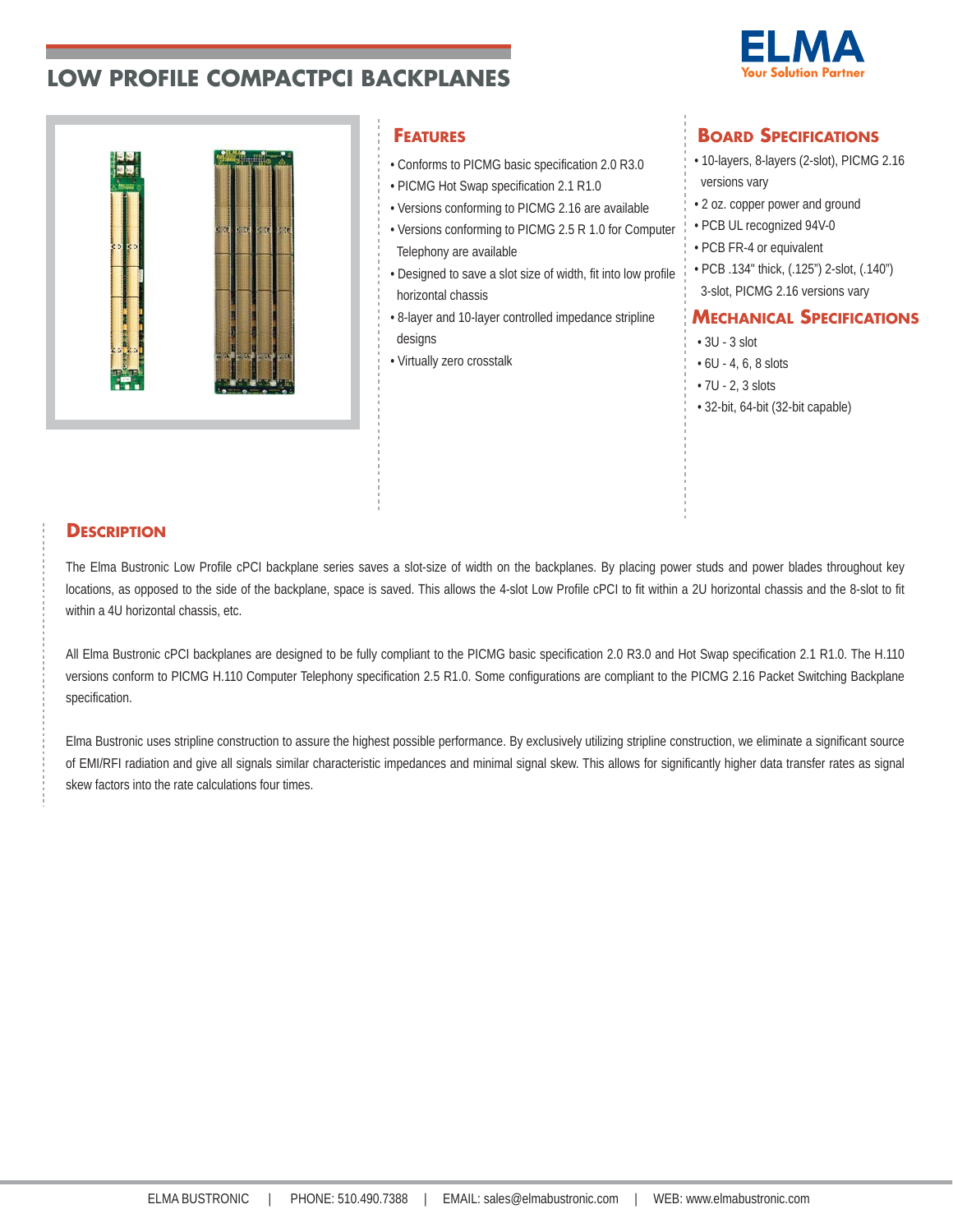### **LINE DRAWING**



## **ORDER INFORMATION**

| 5.067<br>$0.000 -$<br>$\mathbf x$<br>$\bar{\mathbf{x}}$<br>X<br><b>ORDER INFORMATION</b> |               |                        |                  |                                                                   |                          |  |
|------------------------------------------------------------------------------------------|---------------|------------------------|------------------|-------------------------------------------------------------------|--------------------------|--|
| <b>Slots</b>                                                                             | <b>Height</b> | <b>Width</b>           | <b>Thickness</b> | <b>Description</b>                                                | Part #                   |  |
| 3                                                                                        | 3U            | 2.470 in.              | .125"            | cPCI only, right justified, 32-bit                                | 105CP3R303               |  |
| 6                                                                                        | 6U            | 4.760 in.              | $.125$ "         | cPCI only, right justified                                        | 105CP3R606               |  |
| 4                                                                                        | 6U            | 3.180 in.              | .134"            | cPCI only, 20-pin header, right justified                         | 105CPCI604               |  |
| 6                                                                                        | 6U            | 4.708 in.              | .134"            | PICMG 2.16, 1 fabric, 5 nodes w/cPCI,<br>right justified          | 107PS11608               |  |
| 8                                                                                        | 6U            | 6.380 in.              | .125"            | cPCI only, left justified                                         | 105CPCI608               |  |
| 8                                                                                        | 6U            | 6.380 in.              | .125"            | cPCI only, left justified, 32-bit                                 | 105CP3L608               |  |
| 8                                                                                        | 6U            | 6.380 in.              | .125"            | cPCI and H.110, left justified                                    | 105CTEL608               |  |
| 8                                                                                        | 6U            | 6.380 in.              | .134"            | PICMG 2.16, 1 fabric, 7 nodes w/cPCI,                             | 107PS11608               |  |
|                                                                                          |               |                        |                  |                                                                   |                          |  |
|                                                                                          |               |                        |                  |                                                                   |                          |  |
|                                                                                          |               |                        |                  | right justified                                                   |                          |  |
| 8                                                                                        | 6U            | 6.380 in.              | .134"            | PICMG 2.16, 1 fabric, 7 nodes w/cPCI                              | 108PS11608               |  |
|                                                                                          |               |                        |                  | and H.110, right justified                                        |                          |  |
| 8                                                                                        | 6U            | 6.380 in.              | .152"            | PICMG 2.16, 2 fabric, 6 nodes w/cPCI,                             | 107PS21608               |  |
|                                                                                          |               |                        |                  | 20-pin header, right justified                                    |                          |  |
| 8                                                                                        | 6U            | 6.380 in.              | .152"            | PICMG 2.16, 2 fabric, 6 nodes w/cPCI                              | 108PS21608               |  |
|                                                                                          |               |                        |                  | and H.110, right justified                                        |                          |  |
| $\sqrt{2}$                                                                               | 7U            | 1.670 in.              | .125"            | cPCI only, left justified                                         | 105CPCI702               |  |
| $\sqrt{2}$<br>3                                                                          | 7U<br>7U      | 1.670 in.<br>2.470 in. | .125"<br>.140"   | cPCI and H.110, left justified<br>cPCI only, ATX, right justified | 105CTEL702<br>105CPCI703 |  |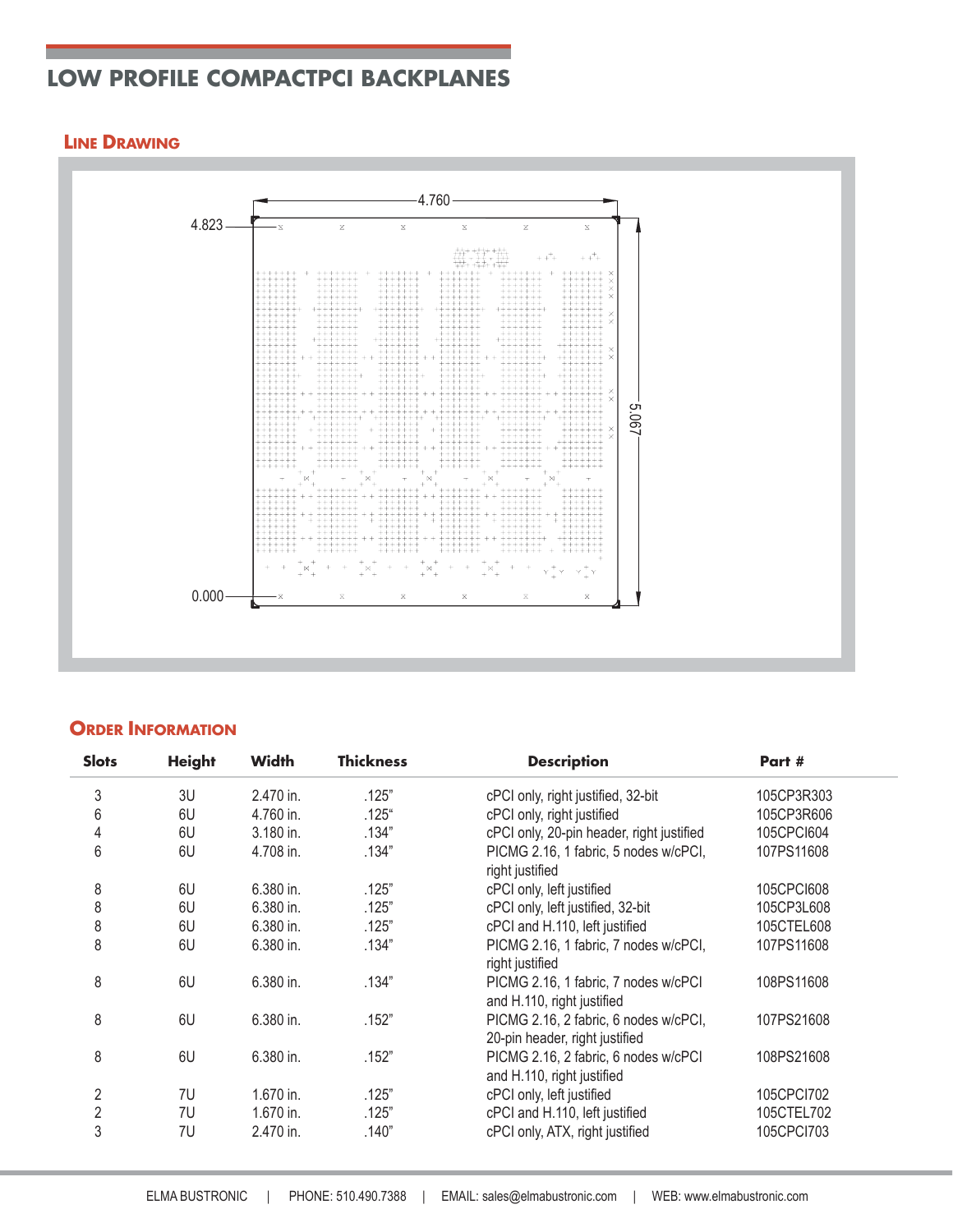#### **3U LOW PROFILE**

The 3U Low Profile line currently consists of a 3-slot left justified version that is 32-bit. For more information on this backplane or for custom 3U Low Profile designs, contact Elma Bustronic.

#### **6U LOW PROFILE**

Various Elma Bustronic 6U cPCI backplanes come in the Low Profile layout. This includes most of the PICMG 2.16 cPSB and PICMG 2.17 StarFabric backplanes, and a couple of 32-bit designs. See the Ordering Information on page 3 for details on each style or contact Elma Bustronic for further information.

#### **7U LOW PROFILE**

Currently, three versions of Elma Bustronic's Low Profile CPCI backplanes come in 7U length, with the power connections in the "extra 1U" of height. Standard 6U cPCI boards are used with these backplanes. The 2-slot cPCI backplane features include two power bugs for GND, one power bug each for +3.3V and +5V; one power blade each for +12V, -12V, and PS-ON, and two power blades for V I/O. Three +12V fan tray headers are located on the front, with one on the back. The design also includes a backplane stiffener to help prevent the backplane from bowing. Also, a thin profile design next to the power bugs allows cable access from the other side of the chassis.

The 3-slot cPCI backplane features one 20-pin ATX connector, three 3-pin and two 2-pin friction lock headers, a 3-pin V I/O bridge, and one 3-pin fan power connector. Other features include a backplane stiffener and a thin profile design next to the ATX connector. For drawings or a photo of the 3-slot backplane, please contact Elma Bustronic.

#### **SHELF MANAGER CONNECTION**

Some versions of our Low Profile cPCI backplane contain a 20-pin header. Incorporated into the header with other signal functions are pins for the Intelligent Platform Management Bus (IPMB). These connections are usable for standard shelf managers, or the IPM Sentry.

The IPM Sentry is an advanced unit that goes beyond basic monitoring of voltages, fans, and temperature by adjusting the speed of the fans, sending out remote alarms, maintaining a System Event Log (SEL) along with a Sensor Data Record (SDR), collect information on the Field Replaceable Units, and more. Contact Elma Bustronic for more info.